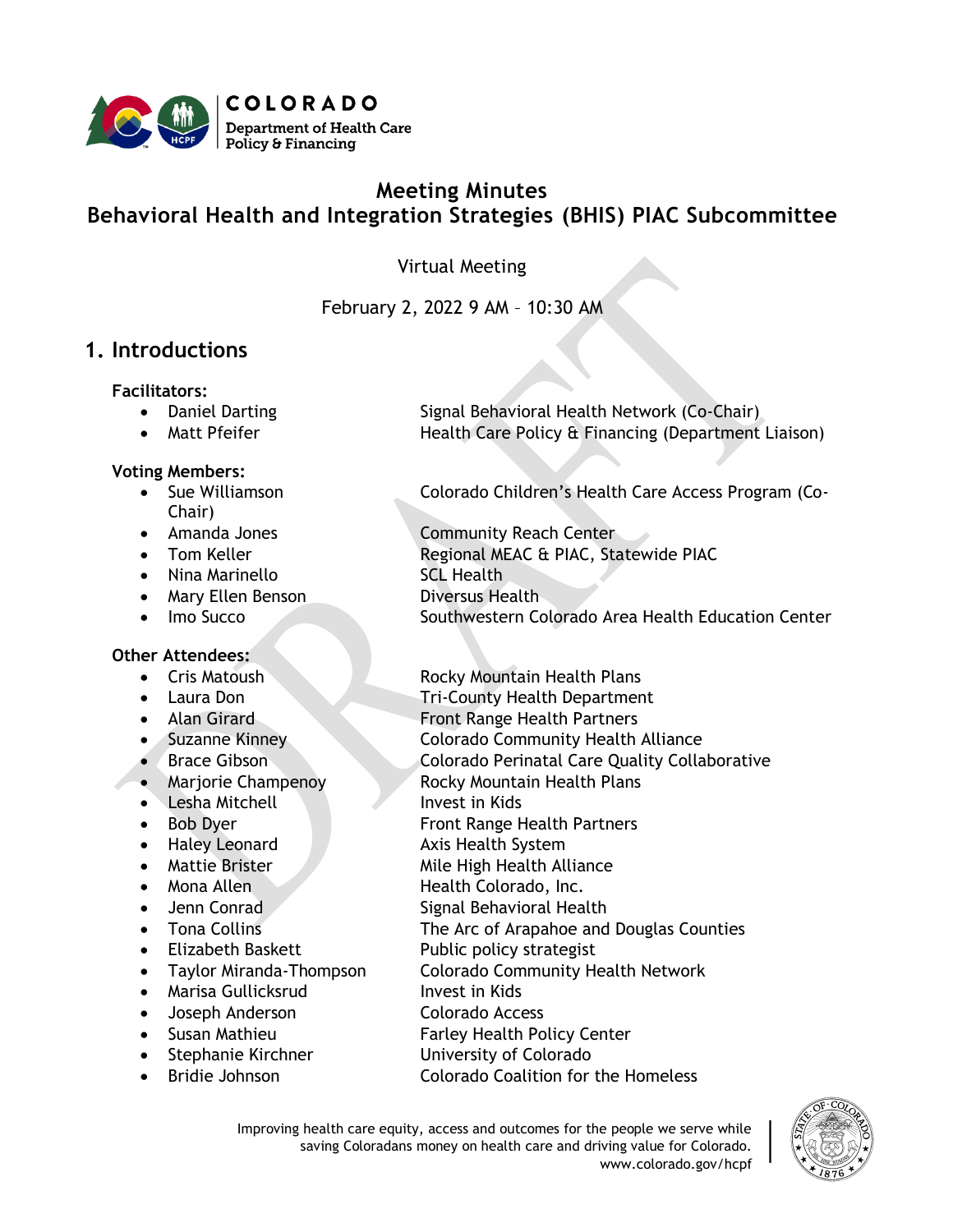- 
- 
- Doug Muir **Centura Health**

• Pat Cook **Colorado Gerontological Society** • Allison Daley **Partners for Children's Mental Health** 

**2. Housekeeping**

Daniel Darting called the meeting to order at 9:03 AM. Minutes from the month of January 2022 were approved. No abstentions.

Matt Pfeifer confirmed with the group that the Public Health Emergency (PHE) is extended through April 16, 2022. The group is reminded that the federal government will provide a 60-day advance notice if the PHE will not be extended. The Department of Health Care Policy and Financing (the Department) continues to [implement](https://hcpf.colorado.gov/arpa)  [programs funded with American Rescue Plan Act](https://hcpf.colorado.gov/arpa) (ARPA) funds. The Department continues to focus on COVID-19 vaccine outreach.

Matt presented the regular update of Department of Correction (DOC) Behavioral Health (BH) BH engagement rate metric data. When the group first started reviewing this data the rate of engagement was 11.4%; as of August 2021 that rate has increased to 20%.

Matt then presented the 30-day BH engagement rate. There is more of a spread in this data, and the trend continues to increase. Matt presented breakdown by race and gender; females have a higher engagement rate than males. White Members have a higher rate of engagement than Members of color. Desired trend is that those numbers move closer together to minimize disparity.

BHIS member updates

- Tammy Phillips has stepped away from the subcommittee as a voting member.
- There are applications for the BHIS committee that will be sent to voting members for review and vote. The Department will follow-up via email.

## **3. Invest in Kids, Child First program presentation**

Lesha Mitchell, Director of Community Partnerships at [Invest in Kids,](https://iik.org/programs/child-first/) joins the group to give a project overview and engage with the BHIS group around what else might make the program more successful.

In March 2020, Invest in Kids added the new Child First program to its statewide portfolio. Child First is an evidence-based, two-generation, home-based mental health intervention that serves young children and their families most impacted by systemic and structural inequities.

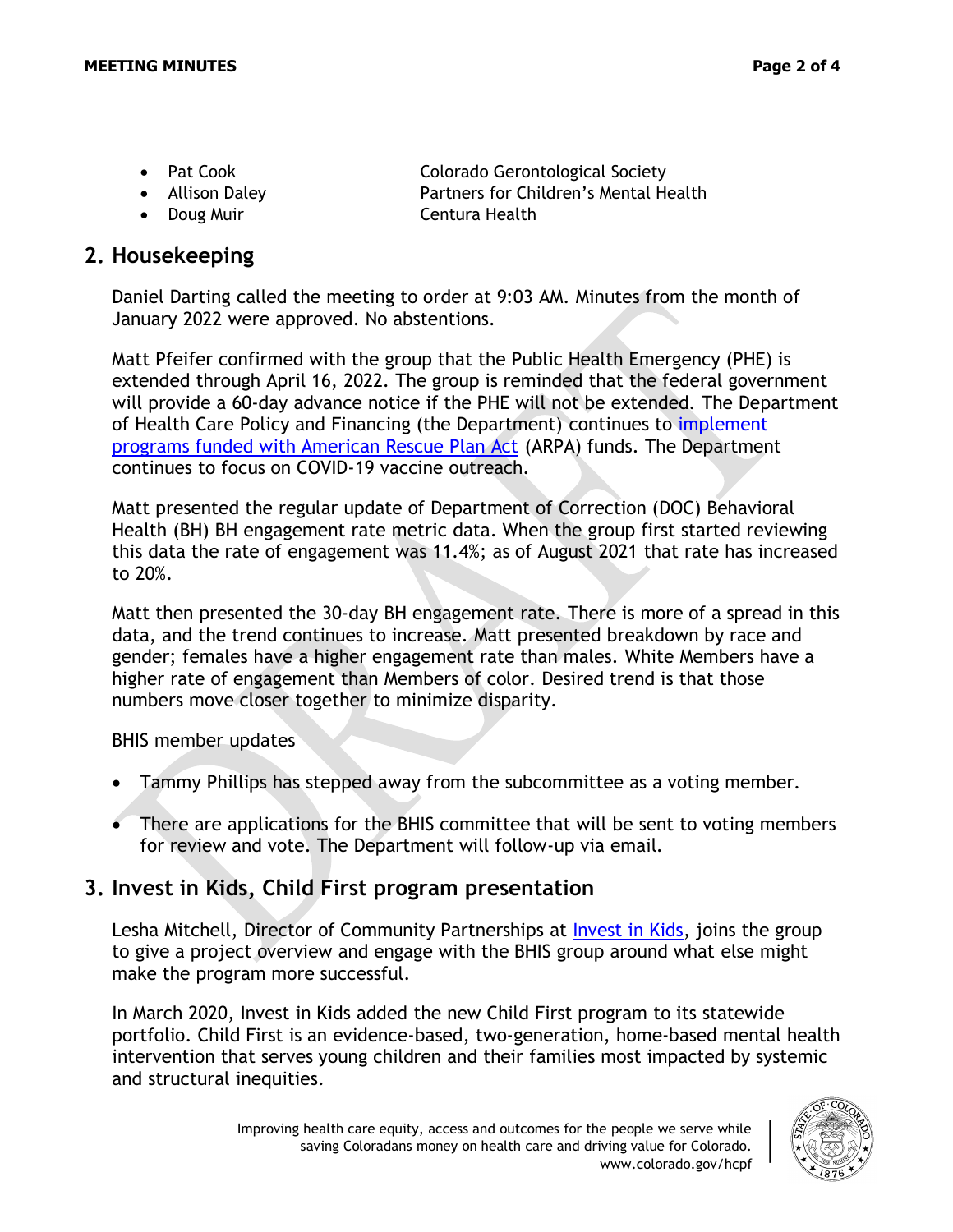Goals of Child First:

- Promote child and parent emotional health
- Promote child development and learning
- Enhance parent and child executive capacity
- Prevent child abuse and neglect

Lesha provides more context on where the program fits in the continuum of care, the program's target population, and the intervention design. The Child First program utilizes a clinical team approach that includes a Family Support Partner and a mental health clinician.

Cohort 1 participants of the program include:

- Aurora Mental Health Center
- Savio
- San Luis Valley Behavioral Health Group
- Tennyson Center for Children

Provider partners are currently able to bill the Health First Colorado behavioral health benefit for Child First services.

Recruitment for cohort two is underway, which will include another four or five provider agencies. The cohort two launch date has been delayed.

Lesha opens the discussion up to the BHIS group regarding what might make Child First successful.

• Imo Succo asks about different approaches used in response to different treatment modalities (e.g. telehealth). Currently the Child First program is being implemented via telehealth but will return to providing in-home services once possible.

Child First hopes to continue expansion and aims to have the same level of reach as the Nurse Family Partnership; ideally the Child First program would be available in all counties across Colorado.